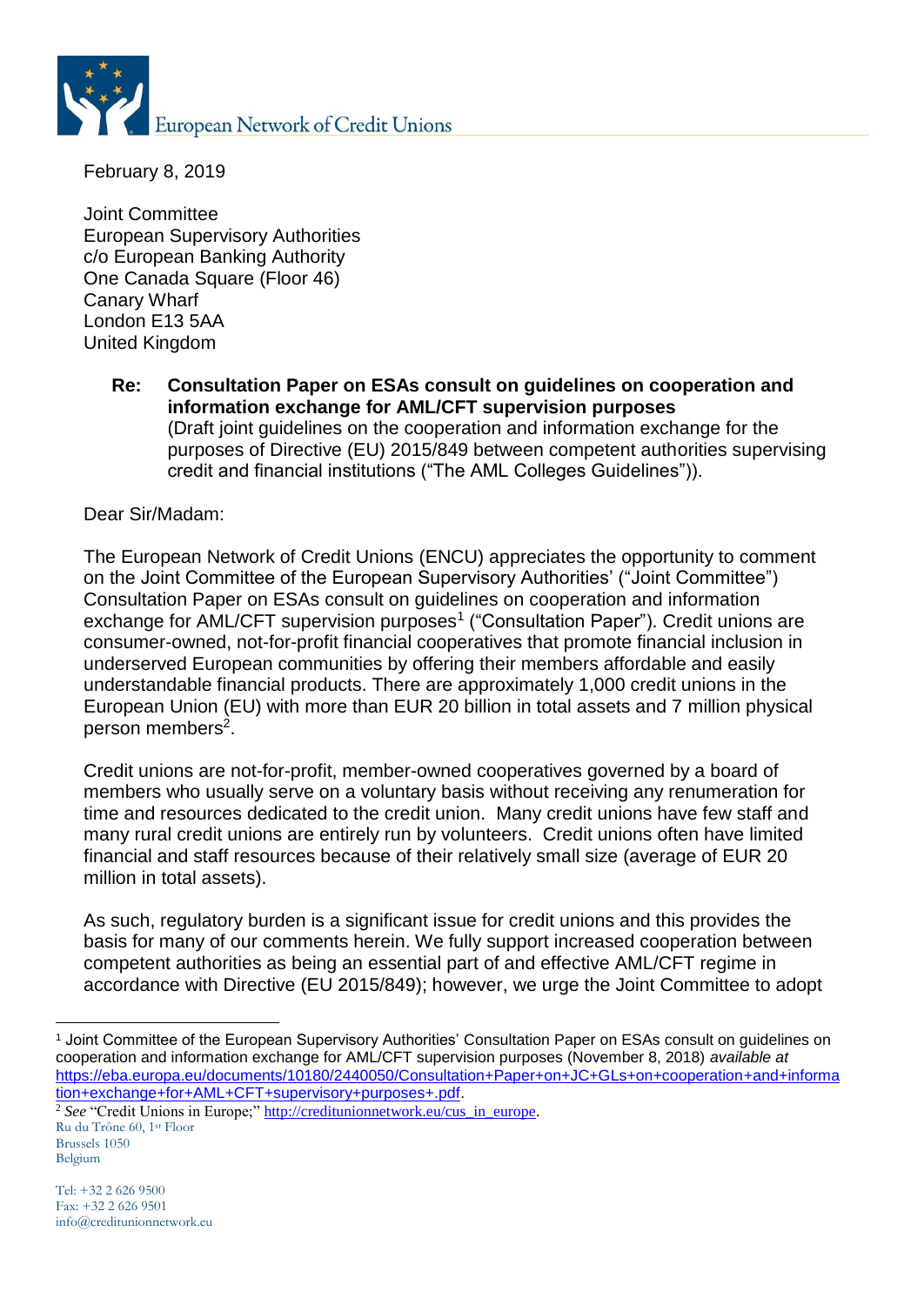

1

these AML College Guidelines in a manner that are not overly prescriptive for credit unions taking into account the limited resources to comply with extensive AML requirements.

The impacts of regulatory burdens, particularly those associated with AML/CFT impact smaller credit unions disproportionately compared to institutions with larger asset size that can spread costs over a larger asset base. We support the increased communication and collaboration among the competent authorities and urge the increased platform to be an effective tool in minimizing regulatory burdens in the process. We also note that credit unions in Europe currently only have offices in the Member States where they have their headquarters and therefore are unlikely to need supervisory colleges to regulate them for AML/CFT at this time, although this may change in the future.

Our answers to the questions are as follows:

# **Question 1: Do you agree with the proposal set out in Guideline 1 regarding the mapping of firms?**

**Answer 1:** We agree with the mapping of firms and entities and believe this will be a useful tool for competent authorities. However, we urge the Joint Committee to emphasize that the process of mapping should come from sources existing within the competent authorities or from other public sources. It should not become a new reporting requirement for financial institutions or create any new regulatory burden. As indicated in the rationale, competent authorities should be able to draw on their existing maps of firms including those created in accordance with Article 48(6) of the AMLD4 as set out in the ESAs Risk Based Supervision Guidelines<sup>3</sup>.

Further, we concur with the preference for Option 3 allowing the supervisory authorities to draft their own-initiative guidelines. While this option requires more work in the short term, it appears to provide a superior platform for the colleges to function, with the advantages well stated by the guidelines.

# **Question 2: Do you agree with the proposed conditions and processes for establishing of an AML/CFT college, including the conversion of already existing AML/CFT sub-college structures?**

**Answer 2:** We generally support the establishment criteria including the conversion of existing AML/CFT sub-college structures, however, we believe there should be a some flexibility by the competent authorities where the criteria for triggering the establishment of an AML/CFT college is di minimus. For example, a firm having only one branch in a third jurisdiction may not warrant the establishment of an entire college. Further, we note that with respect to the conversion process, where changes are warranted as a result of a gap analysis, there should be a procedure to notify the affected institutions so that they are aware of the identity of the lead supervisor. We support finalization of the criteria that does not require a college to be set up because a firm only operates in two member states. We

<sup>&</sup>lt;sup>3</sup> Joint guidelines on the characteristics of a risk-based approach to anti-money laundering and terrorist financing supervision, and the steps to be taken when conducting supervision on a risk-sensitive basis were published by the ESAs on 16 November 2016 available at [https://esas-](https://esas-jointcommittee.europa.eu/Publications/Guidelines/Final_RBSGL_for_publication_20161115.pdf)

[jointcommittee.europa.eu/Publications/Guidelines/Final\\_RBSGL\\_for\\_publication\\_20161115.pdf.](https://esas-jointcommittee.europa.eu/Publications/Guidelines/Final_RBSGL_for_publication_20161115.pdf)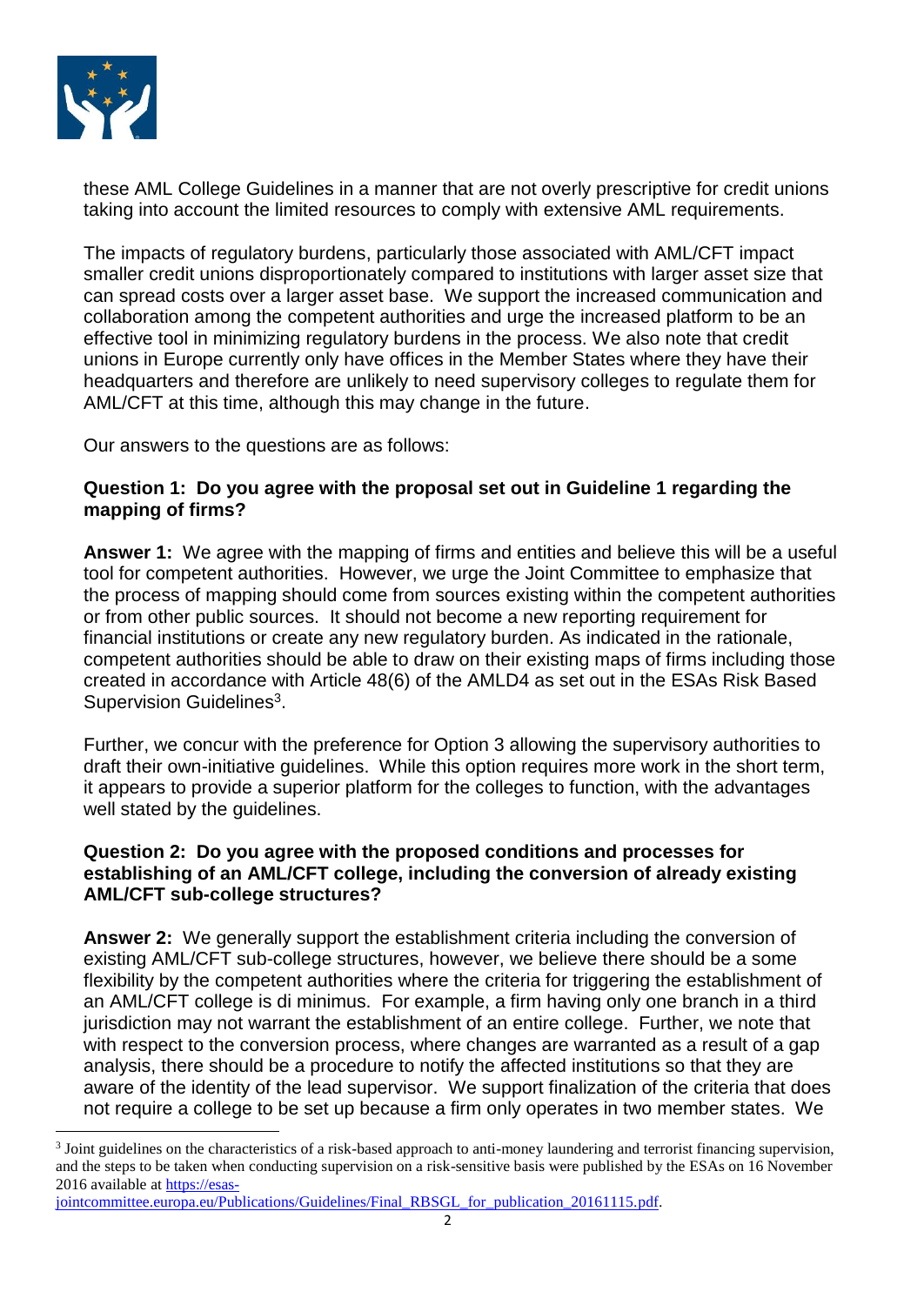

believe this is a reasonable approach and limits complexity where only two countries are involved.

# **Question 3: Do you agree with the proposed structure of colleges?**

**Answer 3:** We generally agree with the proposed structure of the colleges, however, we are concerned surrounding the utilization of other observers that may participate in the colleges or other attendees participating in and ad hoc bases. While we are not opposed to this and understand the benefits from a supervisory perspective, the issue of maintaining confidentiality of non-public information needs to be of paramount importance in these colleges.

Substantial liability can accrue to a firm under the EU General Data Protection Regulation (EU) 2016/679 and the disclosure by a college (either intentionally or inadvertently) could result in difficulties for a firm in the event of a disclosure, even if such disclosure was made by a competent authority. The increase in the number of participants and number of countries involved inherently increases the chances of a disclosure, both from intentional causes or even more so from inadvertent causes. Different countries are covered by different confidentiality provisions, thus the potential for confusion or error is great. The involvement of numerous countries and potentially various observers or other attendees also raises the risk of political malfeasance, corruption, mistake, or other sources that may not be readily apparent to the Colleges.

We acknowledge that the guidelines set out steps that need to be taken by the lead supervisor to ensure confidentiality. We believe much more needs to be done to ensure confidentiality. Specifically, Paragraph 11.1 should be amended to read as follows:

11.1 All permanent members should shall keep any non-public information obtained in the AML/CFT colleges context confidential.

"Shall" more readily indicates that confidentiality is mandatory and not something that is discretionary. We believe this distinction is critical as there should be no discretion on behalf of the supervisory authority in this regard.

# **Question 4: Do you agree with the proposed approach for organizing the college meetings?**

**Answer 4:** We agree with the proposed approach and agree that flexibility should be afforded to the Colleges to hold meetings based on the needs of the College. We further concur that meetings should not be held for purposes of "box ticking". However, there should be some oversight to review decisions to meet or not meet, particularly where a meeting could reduce regulatory burden to a supervised entity or otherwise increase efficiency among the competent authorities.

# **Question 5: Do you agree with the proposed approach for putting in place a cooperation and information sharing agreement?**

**Answer 5:** We generally support the establishment of a cooperation and information sharing agreement. We do recommend that the language not discourage drafting of an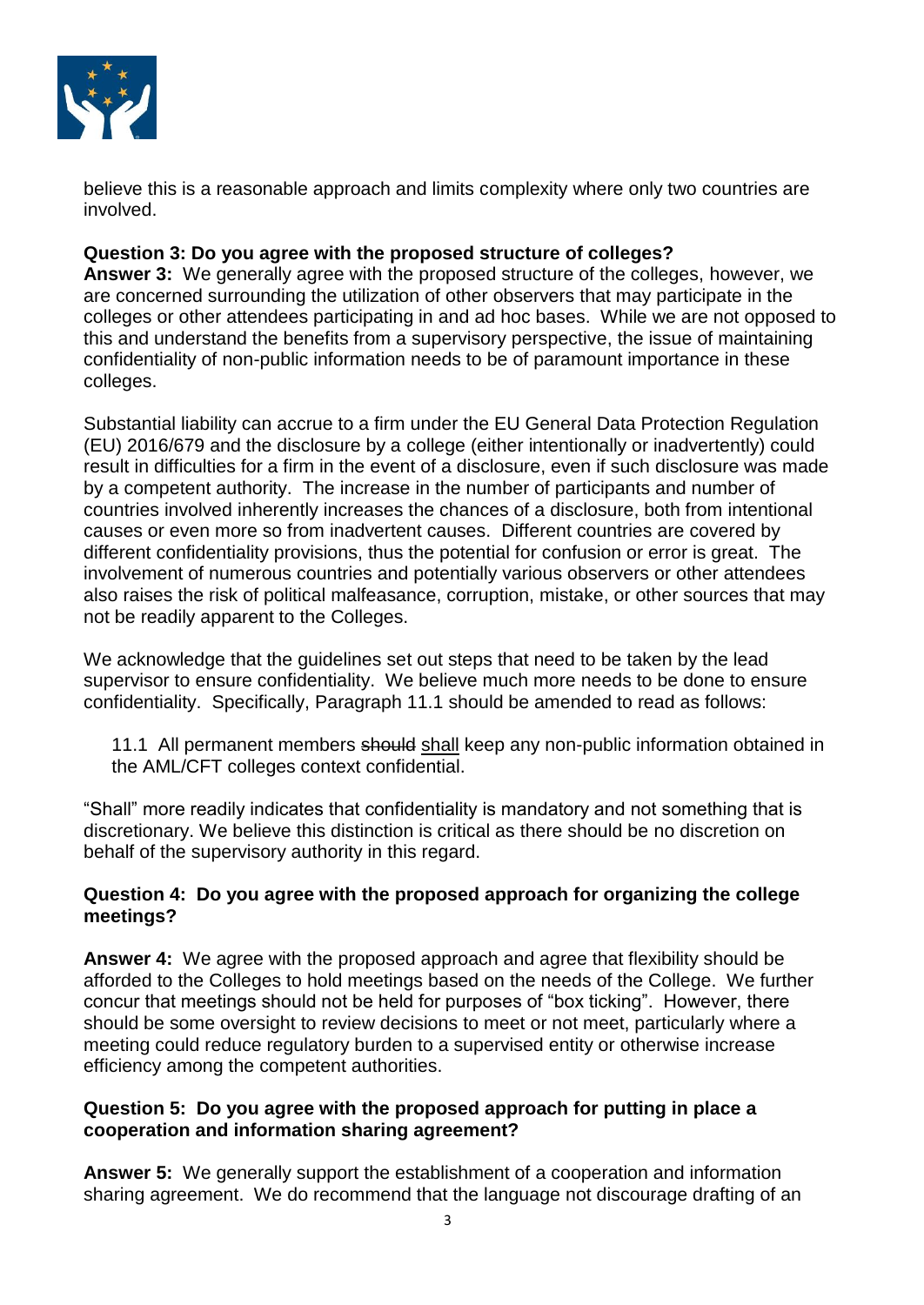

appropriate agreement where individual circumstances warrant deviation from the template. The template instead can serve as a base, but it should not take substantial time for a lead supervisor to draft an agreement customized to the particular College's needs.

With respect to the template, our earlier comments concerning confidentiality likewise apply to this section. We believe the obligations concerning confidentiality should be clearly spelled out. Most notably, there should be a breach notification obligation contained in the Treatment of Confidential Information section such that if there is a breach of confidential information, any firm affected should be notified as soon as reasonably practicable so that they can take appropriate remedial measures. The other supervisory authorities should likewise be notified.

### **Question 6: Do you Agree with the proposed scope and the process for requesting mutual assistance?**

**Answer 6:** We generally agree with the proposed scope and process for requesting mutual assistance. We note that in conducting joint examinations when necessary, the authorities should be encouraged to reduce duplication of efforts as much as possible so as to reduce the regulatory burden on a particular firm. Joint exams should not inherently require more persons than otherwise necessary to conduct a particular examination.

# **Question 7: Do you agree with the proposed approach regarding the uses of nonpublic information?**

Answer 8: We reiterate our previous concerns concerning the use of confidential information, in particular Answer 3 wherein we recommend changes to Guideline 11.

# **Question 8: Do you agree with the proposal that a common approach and coordinated actions can be agreed by competent authorities?**

**Answer 8:** Yes, we agree that coordinated actions can be agreed by competent authorities and agree that supervision can prove to be more effective where supervisors coordinate their efforts. We encourage supervisors to conduct such activities. We also note that when preparing for such coordination, often times prior consultation with the firm, when practicable, can assist in this coordination, and we would encourage such coordination.

#### **Question 9: Do you consider that these guidelines have sufficiently addressed different ways to cooperation and information exchange between AML/CFT and prudential supervisors?**

**Answer 9:** The provisions appear to be reasonable.

# **Question 10: Do you agree with the proposed transitional period and review provisions?**

**Answer 10:** The transitional period and review provisions appear to be reasonable.